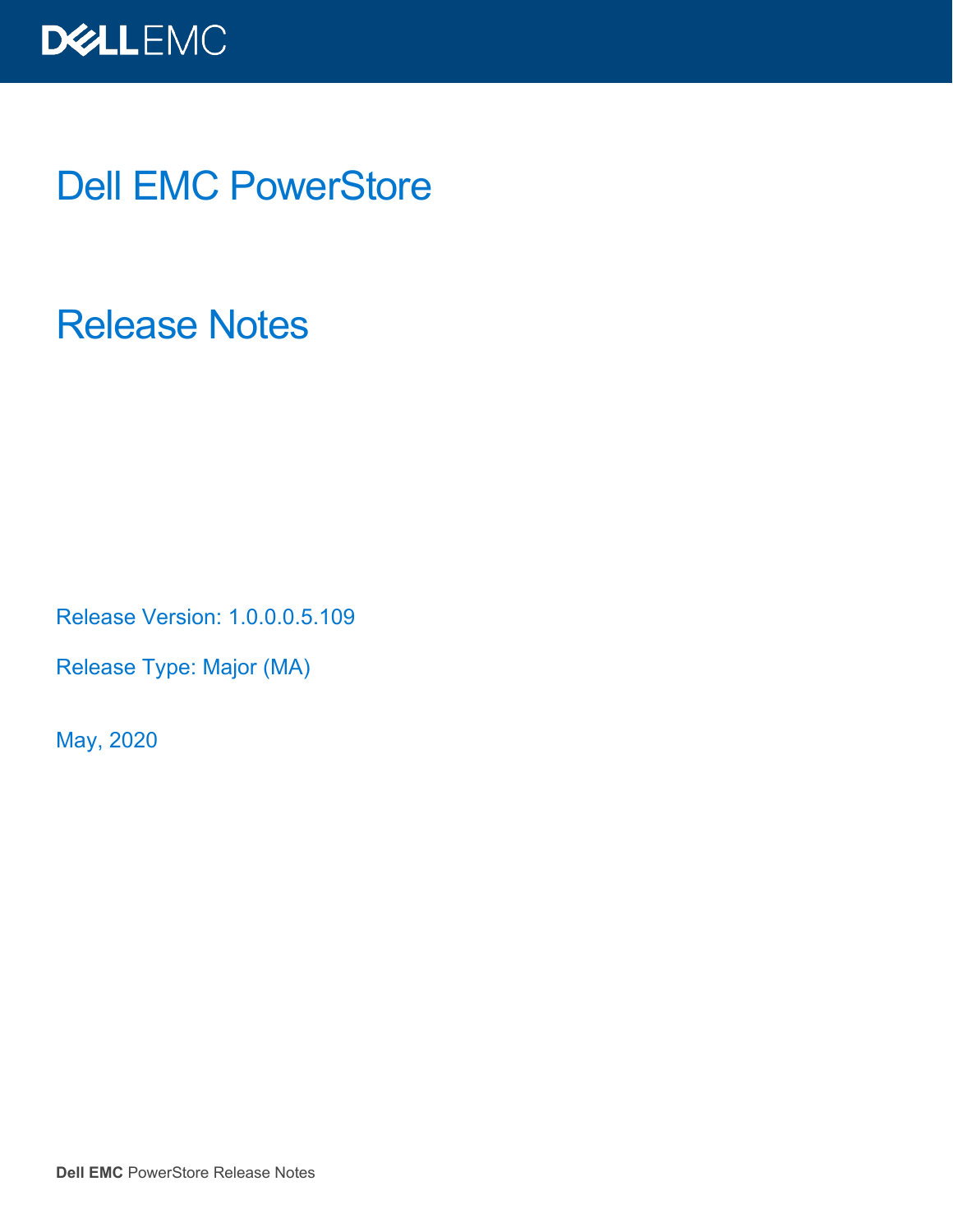The information in this publication is provided "as is." Dell Inc. makes no representations or warranties of any kind with respect to the information in this publication, and specifically disclaims implied warranties of merchantability or fitness for a particular purpose.

Use, copying, and distribution of any software described in this publication requires an applicable software license.

Copyright © 2020 Dell Inc. or its subsidiaries. All Rights Reserved. Dell, EMC, Dell EMC and other trademarks are trademarks of Dell Inc. or its subsidiaries. Other trademarks may be trademarks of their respective owners.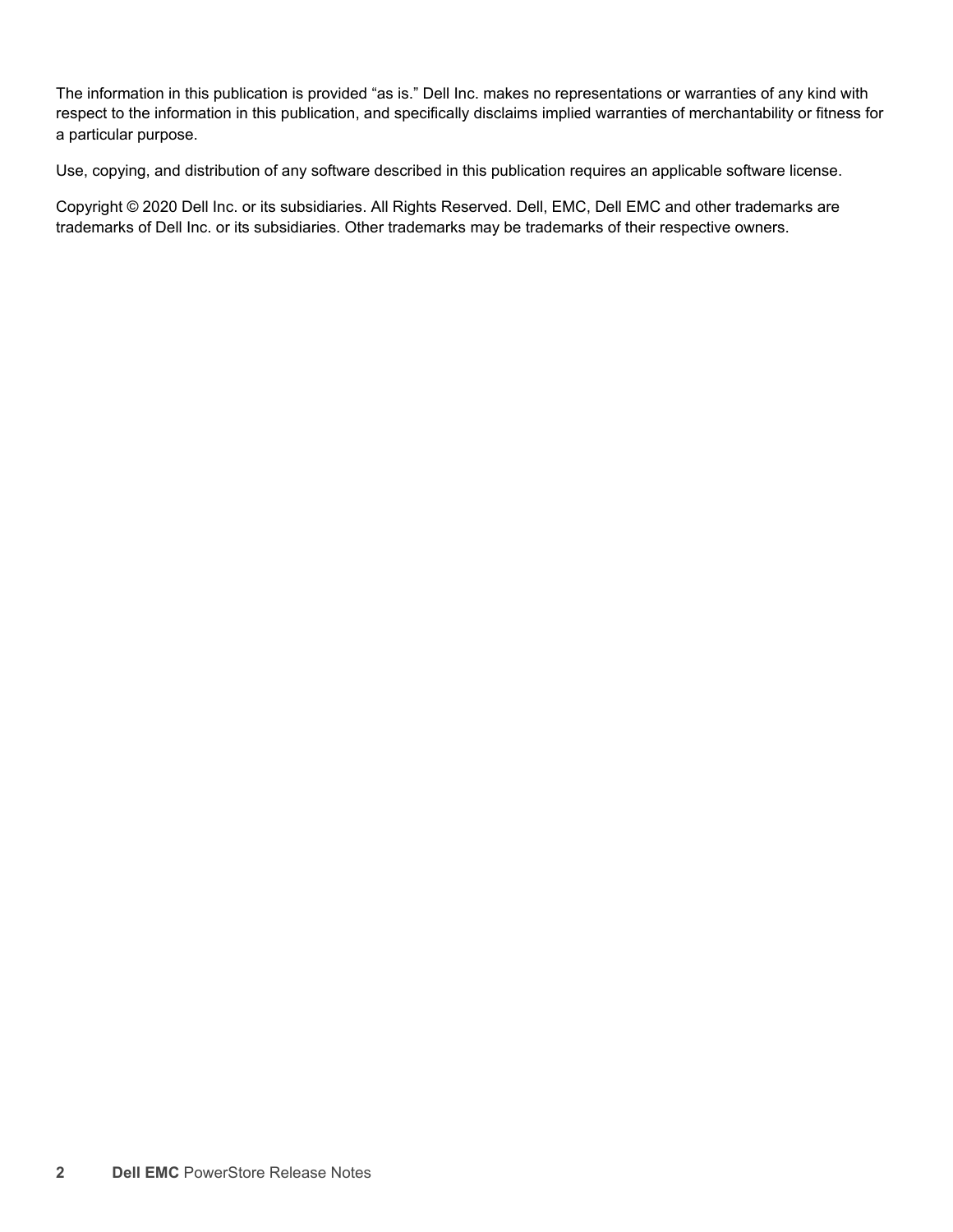### **Contents**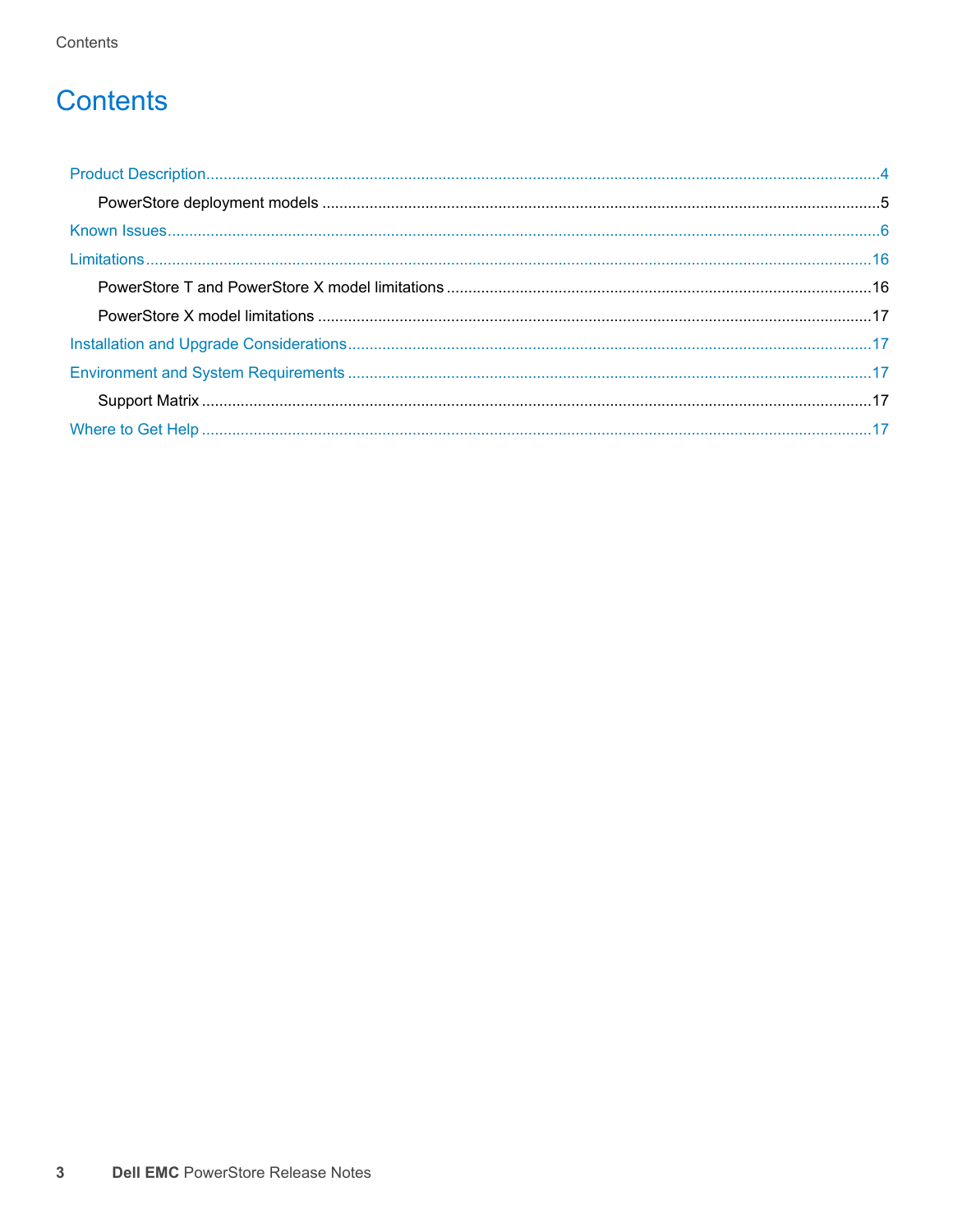### <span id="page-3-0"></span>Product Description

The ground-breaking Dell EMC PowerStore achieves new levels of operational simplicity and agility, utilizing a containerbased architecture, advanced storage technologies, and intelligent automation to unlock the power of your data. Based on a scale-out architecture and hardware-accelerated advanced data reduction, PowerStore is designed to deliver enhanced resource utilization and performance that keeps pace with application and system growth. Utilizing the proven capabilities of VMware ESXi, PowerStore X models with AppsON provide the unique ability to host data-intensive and storage applications directly on the PowerStore system with a storage-based virtualization environment, with the flexibility of seamless movement of applications between the storage system and external VMware servers. PowerStore T models provide organizations with all the benefits of an enterprise unified storage platform for block, file and vVol data, while enabling flexible growth with the intelligent scale-up AND scale-out capability of appliance clusters. Highlighted features include:

- Brand new built from scratch all NMve Platform:
	- o All NVMe
		- o Active-Active architecture
		- o Container based PowerStoreOS
		- o Block, File, and vVols
		- o NVMe Flash and Storage Class Memory (SCM) media support
		- o 25 Gbe iSCSI and 32Gb FC support
		- o Compact 2U starting form factorEnterprise Data Services & Leading Data Reduction:
		- o Inline dedupe and compression
		- o Native async replication
	- o Snapshots and space efficient thin clones
	- Enterprise Data Services & Data Reduction:
		- o Inline dedupe and compression
		- o Native async replication
		- o Snapshots and space efficient thin clones
		- o Advanced drive failure protection and sparing technology
	- Simple and intelligent Management & Serviceability:
		- o Embedded management
		- $\circ$  Built in AI for simple, autonomous storage administration and proactive health analytics
		- o CloudIQ
		- o VM Visibility
		- o New Anytime Upgrade Program
		- o Integration with automation framework
- Flexible & Granular Scalability:
	- $\circ$  Scale Up in single drive increments, up to 2.8 PBe per appliance
	- o Scale Out to 4 appliances, up to 11.3 PBe per cluster
	- o Scale Down
- VMware:
	- o VMware vVols 2.0/VASA 3.0 support
	- o New AppsOn hypervisor-based deployment, allowing to run Virtual Machines on the same appliance as storage without the need for an external server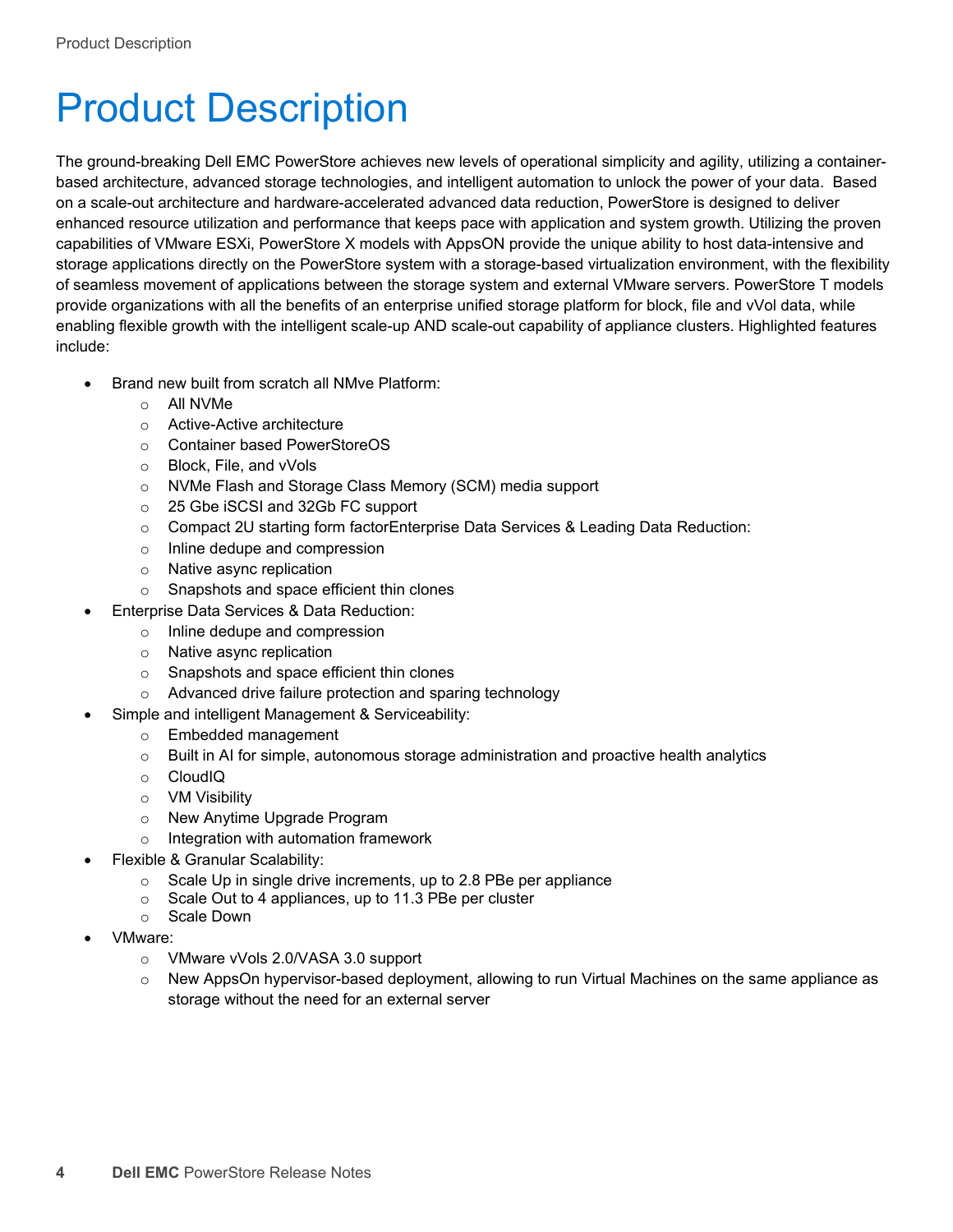### <span id="page-4-0"></span>PowerStore deployment models

Table 1 PoweStore deployment models and configurations

| <b>Deployment</b><br><b>Model</b> | <b>Model</b><br>numbers | <b>Support Configurations</b>                                                                                |
|-----------------------------------|-------------------------|--------------------------------------------------------------------------------------------------------------|
| PowerStore T                      | 1000T                   | Storage-centric deployments.                                                                                 |
|                                   | 3000T                   | Both block (storage area networks (SAN)) and file<br>(network attached storage (NAS)) services are supported |
|                                   | 5000T                   | with PowerStore T deployments.                                                                               |
|                                   | 7000T                   | Note: Hypervisor deployments are not supported on this<br>model.                                             |
|                                   | 9000T                   |                                                                                                              |
| PowerStore X                      | 1000X                   | Application and storage-centric deployments.                                                                 |
|                                   | 3000X                   | Block (SAN-only) storage services with a hypervisor<br>layer installed on the system. The system software is |
|                                   | 5000X                   | deployed on the hypervisor, which enables deployment<br>of virtual machines (VMs) and customer applications  |
|                                   | 7000X                   | within the hardware.                                                                                         |
|                                   | 9000X                   | <b>Note:</b> File (network attached storage (NAS)) services are<br>not supported on this model.              |

Refer to the PowerStore product support pages (https:/[/www.dell.com/support\)](http://www.dell.com/support) for detailed user documentation.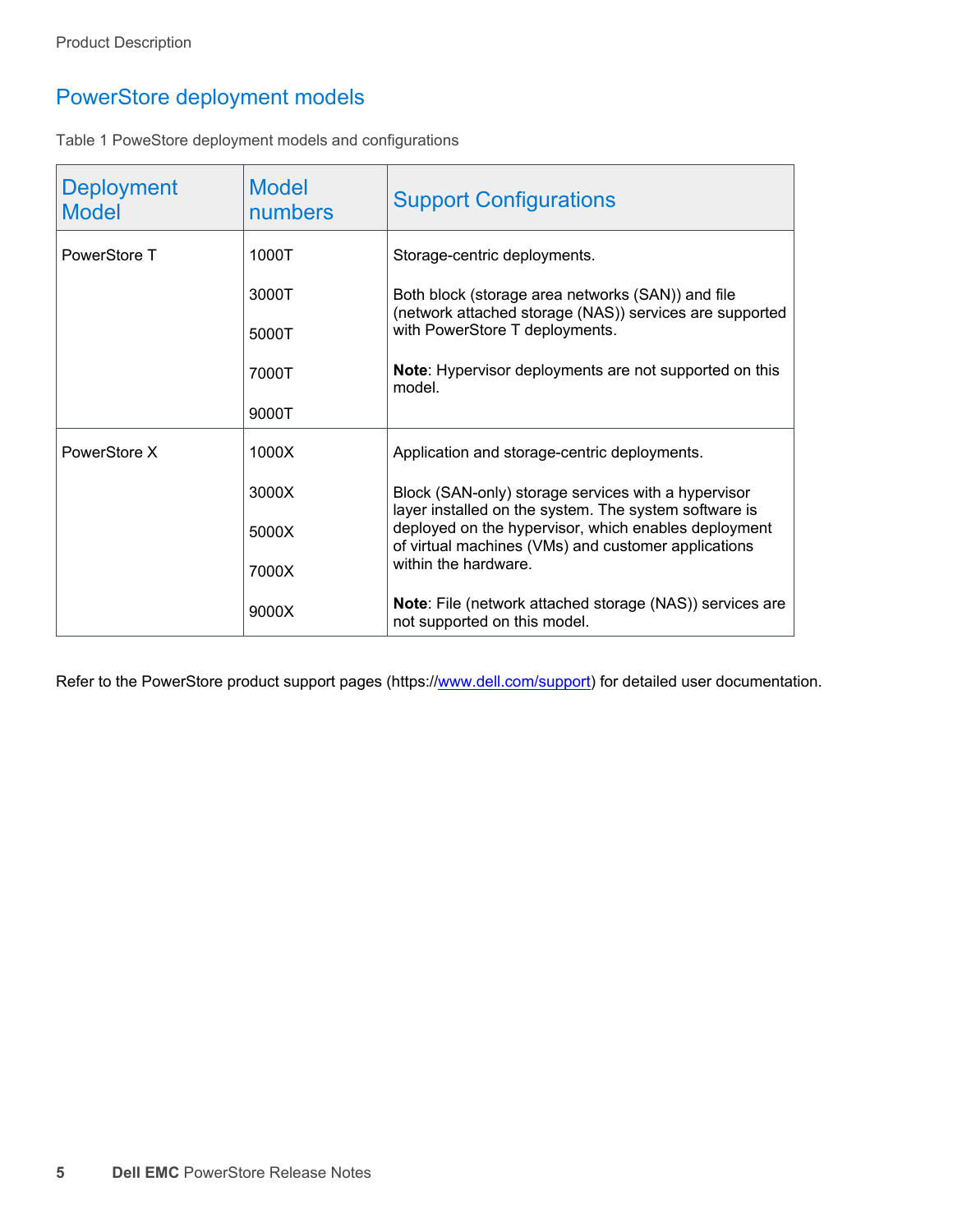# <span id="page-5-0"></span>Known Issues

The following high severity issues are reported in this release. For a list of the minor issues, see Knowledge Base article SLN320772 PowerStore Release Notes – Minor issues at:<https://www.dell.com/support/article/SLN320772>

Table 2 Known Issues in this release

| <b>Issue ID</b> | <b>Functional Area</b>      | <b>Description</b>                                                                                                                                                                                                                                                                                                                                          | <b>Workaround/Resolution</b>                                                                                                           |
|-----------------|-----------------------------|-------------------------------------------------------------------------------------------------------------------------------------------------------------------------------------------------------------------------------------------------------------------------------------------------------------------------------------------------------------|----------------------------------------------------------------------------------------------------------------------------------------|
| MDT-152854      | <b>Connectivity - Hosts</b> | Running an unmap operation might<br>cause a host I/O latency impact of<br>more than 15%. You can disable<br>auto-unmap for applications that have<br>this feature, or manually schedule an<br>unmap operation to reduce the impact<br>on hosts.                                                                                                             | Disable auto-unmap for applications<br>that have this feature. Schedule<br>unmap operations manually to<br>reduce the impact on hosts. |
| MDT-154342      | <b>Connectivity - Hosts</b> | When you add a host, in rare cases,<br>you may not see any active sessions<br>or connected paths for the initiators<br>for up to 10 minutes on the Initiators<br>tab.                                                                                                                                                                                       | Do not try adding the host again.<br>Wait for up to 10 minutes for the<br>active sessions to appear.                                   |
| MDT-148696      | <b>Connectivity - Hosts</b> | When there is an active I/O operation<br>occurring between a host and<br>ColdspellX Fibre Channel port on the<br>appliance, and there is a considerable<br>amount of logout and login activity<br>initiated by the hosts, the port may<br>report a BUSY status back to the host<br>even when the port is not<br>oversubscribed from a limits<br>standpoint. | Contact your service provider.                                                                                                         |
| MDT-139488      | <b>Connectivity - Hosts</b> | Xcopy operations can impact host I/O<br>performance.                                                                                                                                                                                                                                                                                                        | None                                                                                                                                   |
| MDT-55667       | Data Collection             | Storage container capacity metrics<br>are not available until I/O operations<br>have begun.                                                                                                                                                                                                                                                                 | Look at the capacity metrics again<br>after I/O operations on the storage<br>container have been performed.                            |
| MDT-153333      | Data Collection             | As the number of targets scale, node<br>CPU stats may include underlying<br>target stats multiple times inflating the<br>value and causing a discrepancy<br>between appliance CPU stats and its<br>underlying node CPU stats.                                                                                                                               | None                                                                                                                                   |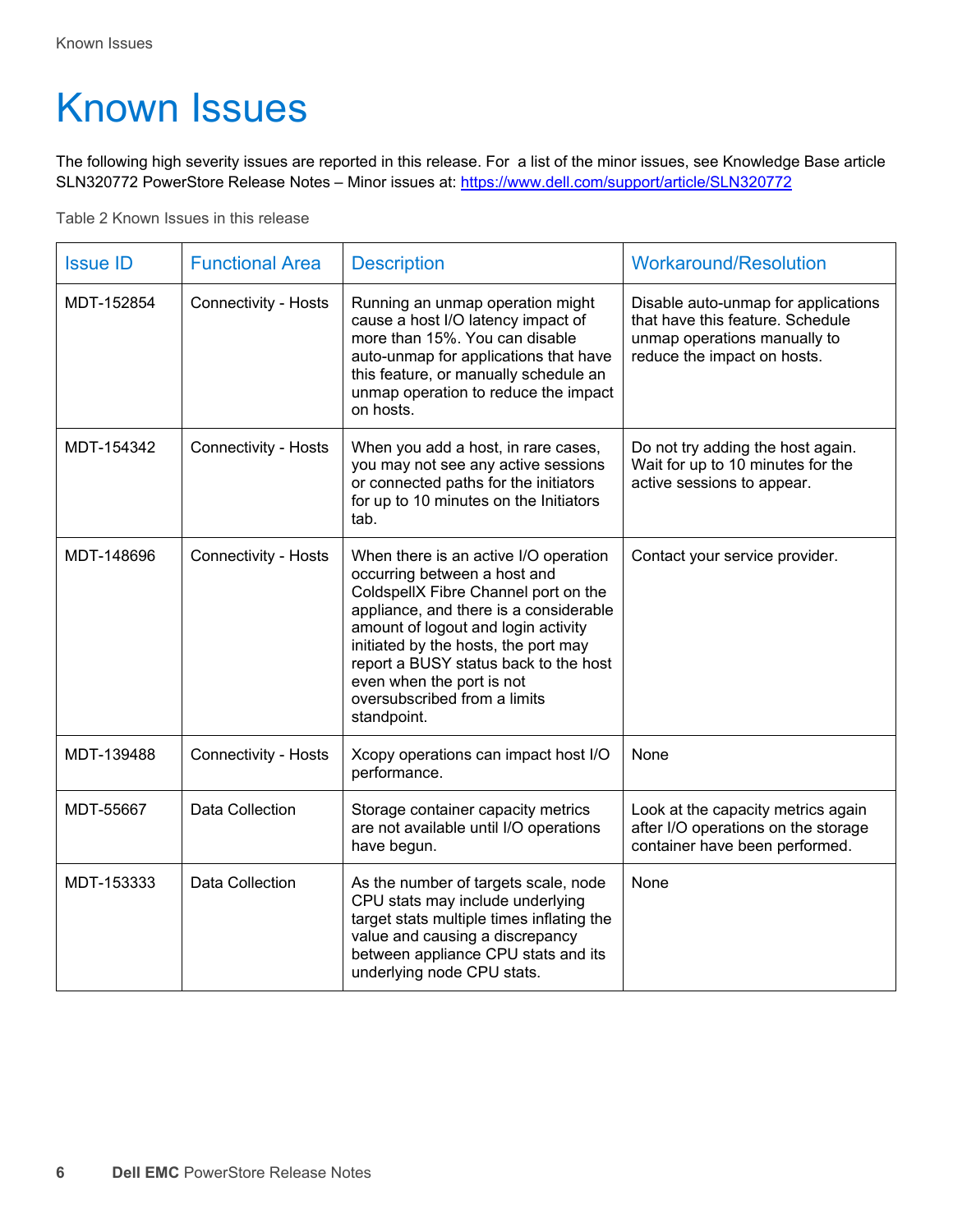| <b>Issue ID</b> | <b>Functional Area</b> | <b>Description</b>                                                                                                                                                                                                                                                                                                                                                                                                                                                                                                                                                                                                                                                                                                                                                                                                                                                                                                                                                                                                                                                                     | <b>Workaround/Resolution</b>                                                                                                                                                                                                                                                                                                                                                                                                                                                                                                                                                                                                                                                                                                                                                                                                                                                                                                                                                                                                                                                                                                                         |
|-----------------|------------------------|----------------------------------------------------------------------------------------------------------------------------------------------------------------------------------------------------------------------------------------------------------------------------------------------------------------------------------------------------------------------------------------------------------------------------------------------------------------------------------------------------------------------------------------------------------------------------------------------------------------------------------------------------------------------------------------------------------------------------------------------------------------------------------------------------------------------------------------------------------------------------------------------------------------------------------------------------------------------------------------------------------------------------------------------------------------------------------------|------------------------------------------------------------------------------------------------------------------------------------------------------------------------------------------------------------------------------------------------------------------------------------------------------------------------------------------------------------------------------------------------------------------------------------------------------------------------------------------------------------------------------------------------------------------------------------------------------------------------------------------------------------------------------------------------------------------------------------------------------------------------------------------------------------------------------------------------------------------------------------------------------------------------------------------------------------------------------------------------------------------------------------------------------------------------------------------------------------------------------------------------------|
| MDT-133408      | Data Protection        | When a volume group is created with<br>member volumes and is protected by<br>a protection policy that includes a<br>replication rule, the volume group<br>members may be delayed in being<br>replicated to the remote system until<br>the next RPO cycle. The default<br>replication rule RPO value in<br>PowerStore Manager is 1 hour, but it<br>can range from 5 minutes to 24 hours.                                                                                                                                                                                                                                                                                                                                                                                                                                                                                                                                                                                                                                                                                                | If the remote system connection is<br>healthy, the member volumes should<br>automatically be replicated to the<br>destination during the next RPO<br>cycle. To update the member<br>volumes on the destination before<br>the next RPO cycle, navigate to<br>Protection-> Replication, select the<br>volume group session and perform a<br>"Synchronize" operation.                                                                                                                                                                                                                                                                                                                                                                                                                                                                                                                                                                                                                                                                                                                                                                                   |
| MDT-148947      | Data Protection        | From a protection perspective, a<br>snapshot of a volume group is a<br>single-point-in-time copy of the<br>volume group member volumes.<br>Membership changes to the volume<br>group prevent snapshot recovery<br>operations, such as restore or refresh,<br>unless the volume group is returned<br>to the same membership state at the<br>time the snapshot was created. It is<br>recommended that you do not delete<br>the volumes removed from a volume<br>group until all the snapshots of the<br>volume group either expire or are<br>removed manually.<br>If there are still volume group<br>snapshots, the delete request for the<br>volume returns the following error:<br>"The Volume <volume name=""> (id:<br/><unique id="">) cannot be deleted until<br/>all volume group snapshots taken<br/>when this volume was a member of a<br/>volume group expire or are manually<br/>deleted." This error does not indicate<br/>the name of the volume group that is<br/>needed to delete the volume group<br/>snapshots so the volume deletion can<br/>succeed.</unique></volume> | In PowerStore, first identify the<br>volume group name, if it is unknown,<br>by navigating to Snapshots table of<br>the removed member volume.<br>Volume group snapshots that have<br>been created by a protection policy<br>should have the volume group name<br>as part of the system-created<br>snapshot name for each member<br>volume. If there are only manual<br>snapshots, you can use REST API<br>to identify the volume group name.<br>The volume group snapshots can be<br>deleted by navigating to the<br>protection tab and viewing the<br>snapshots for the specific volume<br>group. Click Show/Hide Table<br>Columns and add the Volume<br>Members column. The column<br>appears and displays a number.<br>When you hover over that number,<br>the volumes within the VG snapshot<br>become visible. You can look for a<br>pattern by sorting this column. A<br>column with more members might<br>indicate that the VG snapshot has<br>the member that is preventing the<br>volume deletion operation, assuming<br>one or more members have been<br>removed and snapshots continued to<br>be created on the remaining VG<br>members. |
| MDT-146780      | Data Protection        | When deleting a snapshot rule, the<br>snapshot rule may not appear to be<br>deleted, and the following error<br>appears: "The system encountered<br>unexpected backend errors. Please<br>contact support. (0xE0101001000C)".<br>Do not continue using the rule for<br>protection.                                                                                                                                                                                                                                                                                                                                                                                                                                                                                                                                                                                                                                                                                                                                                                                                      | Delete the snapshot rule again. The<br>same error appears, but the rule will<br>be deleted.                                                                                                                                                                                                                                                                                                                                                                                                                                                                                                                                                                                                                                                                                                                                                                                                                                                                                                                                                                                                                                                          |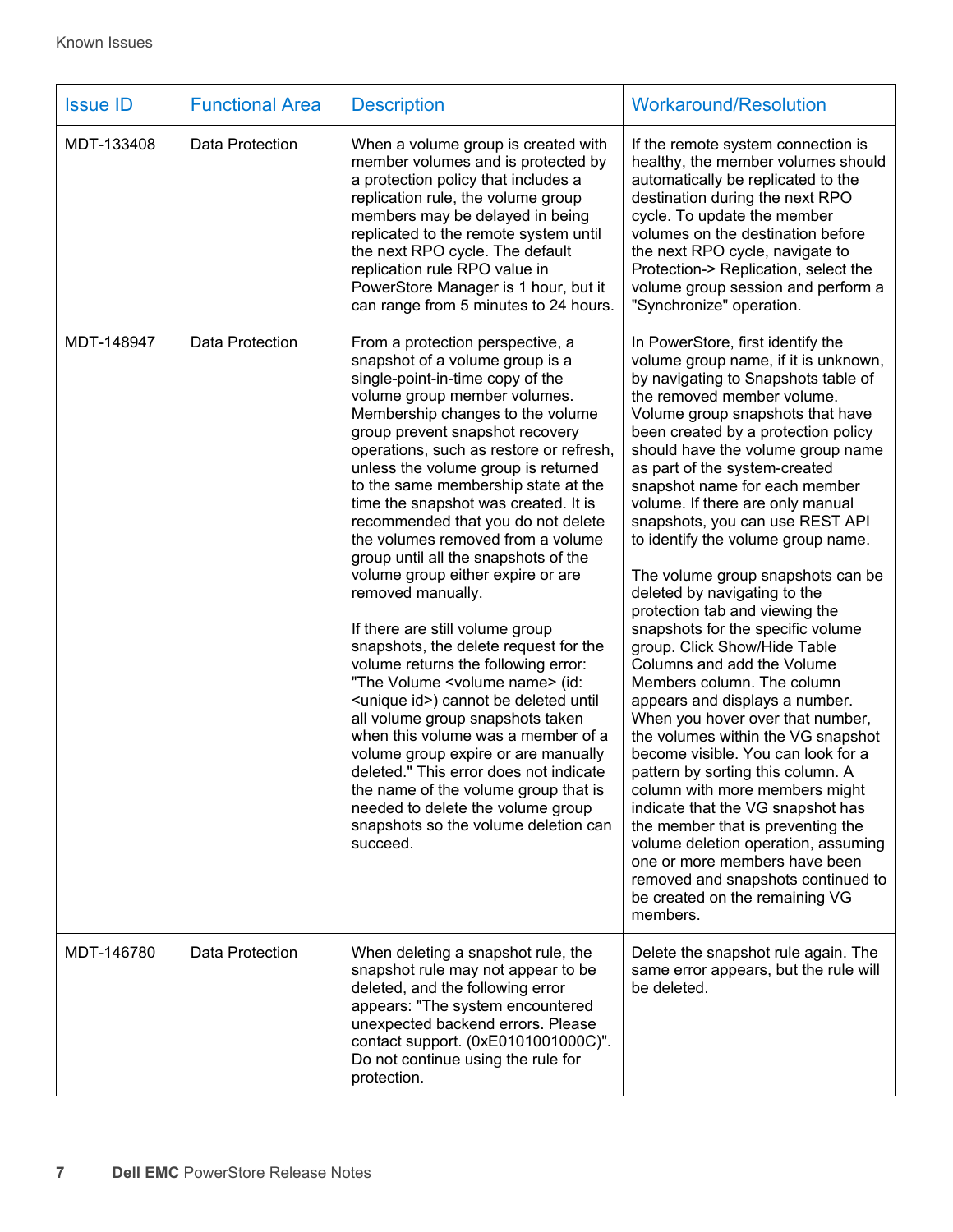| <b>Issue ID</b> | <b>Functional Area</b>    | <b>Description</b>                                                                                                                                                                                                                    | <b>Workaround/Resolution</b>                                                                                                                                     |
|-----------------|---------------------------|---------------------------------------------------------------------------------------------------------------------------------------------------------------------------------------------------------------------------------------|------------------------------------------------------------------------------------------------------------------------------------------------------------------|
| MDT-117061      | Hardware                  | When beginning cluster creation, the<br>hardware status is incorrectly<br>indicated as not configured for<br>clustering.                                                                                                              | Wait a few minutes and try again.                                                                                                                                |
| MDT-137439      | Import                    | If an import from a Unity or VNX2<br>system to PowerStore is cancelled by<br>the user or fails for some reason, it is<br>possible that subsequent attempts to<br>import the volume will also fail.                                    | Remove the Unity or VNX2 as a<br>remote system and then add it<br>again. This action will clear the issue<br>and allow the import to proceed.                    |
| MDT-145764      | <b>Internal Migration</b> | During migration the temporary<br>volumes that are created during<br>migration are calculated into the vVol<br>capacity metrics. The temporary<br>volumes should not be included in the<br>calculation.                               | Wait for migration to complete to get<br>the correct calculation.                                                                                                |
| MDT-153885      | <b>Internal Migration</b> | If a volume is expanded while one of<br>the nodes is booting up, the size of<br>the volume might not be changed on<br>the node that is booting up. As a<br>result, I/O operations to the newly<br>expanded region of the volume fail. | Reboot the node that has the<br>problem or enter a ModifyVolume<br>command to increase the volume to<br>slightly larger size, which should<br>resolve the issue. |
| MDT-140927      | <b>Internal Migration</b> | After a volume is migrated, there<br>maybe a dip in capacity and<br>performance metrics reporting for that<br>volume at the end of the migration<br>operation.                                                                        | None                                                                                                                                                             |
| MDT-156905      | Install or Upgrade        | After a software update, the NAS<br>servers may not fail back<br>automatically to the original node.                                                                                                                                  | Manually fail back the NAS servers<br>from PowerStore Manager.                                                                                                   |
| MDT-135505      | Install or Upgrade        | Drive firmware updates may not get<br>applied to a single or few drives within<br>the appliance. This may occur<br>because of a timing issue between<br>the two nodes in the appliance.                                               | Download and install the drive<br>firmware again to ensure it gets<br>updated on the drives that were<br>missed in the previous attempt.                         |
| MDT-148659      | Install or Upgrade        | If the peer node is inaccessible for too<br>long, the software upgrade can fail.                                                                                                                                                      | Retry the software upgrade.                                                                                                                                      |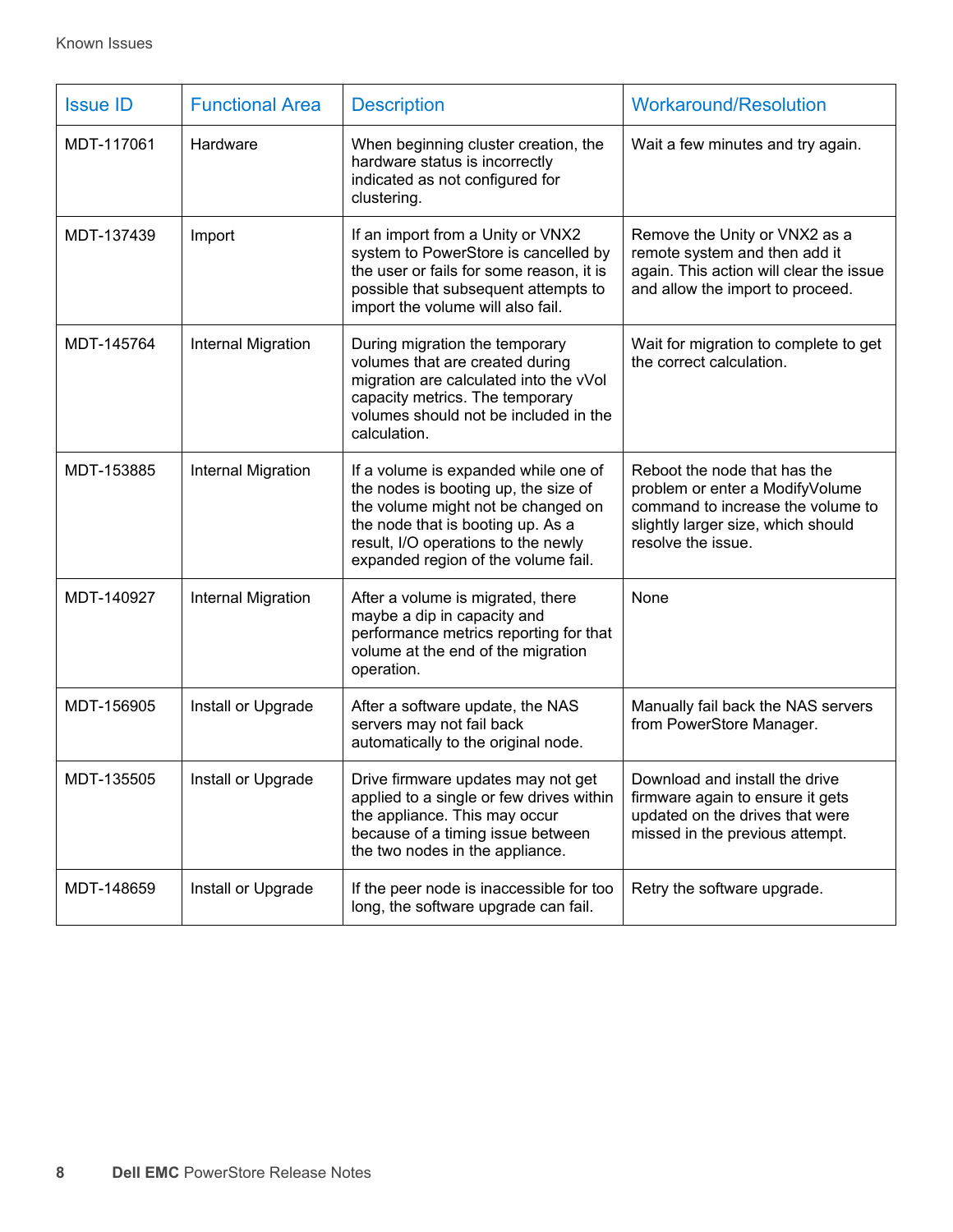| <b>Issue ID</b> | <b>Functional Area</b>      | <b>Description</b>                                                                                                                                                                                                                                                                                                                                                                                                                                                                                                                                                                   | <b>Workaround/Resolution</b>                                                                                                                                        |
|-----------------|-----------------------------|--------------------------------------------------------------------------------------------------------------------------------------------------------------------------------------------------------------------------------------------------------------------------------------------------------------------------------------------------------------------------------------------------------------------------------------------------------------------------------------------------------------------------------------------------------------------------------------|---------------------------------------------------------------------------------------------------------------------------------------------------------------------|
| MDT-155853      | Monitoring                  | If there is a critical capacity based<br>forecasting alert, a migration<br>recommendation repair flow can be<br>used to migrate storage to another<br>appliance. It is possible that after<br>migration completes, the daily<br>forecast used to trigger the alert will<br>not be updated on the source<br>appliance and the alert will not be<br>cleared until the next daily forecast.<br>After the forecast is triggered again,<br>the capacity based forecast on the<br>source and destination appliance may<br>be inaccurate as a significant amount<br>of storage is migrated. | None                                                                                                                                                                |
| MDT-134036      | Monitoring                  | When there is a contention of<br>resources, the performance policy<br>associated with the volume gets<br>applied. In the current release, you<br>may not notice much difference<br>between the High and Medium<br>performance policies. For volumes<br>with Low performance policy, expect<br>to see a noticeable difference in the<br>amount of I/O operations serviced as<br>compared to volumes with High or<br>Medium performance policies.                                                                                                                                      | None                                                                                                                                                                |
| MDT-146346      | Notifications and<br>Alerts | Some hardware alert states may<br>persist for a short time after the health<br>of the object has been restored. The<br>alert states eventually resolve with the<br>correct state.                                                                                                                                                                                                                                                                                                                                                                                                    | None                                                                                                                                                                |
| MDT-153335      | PowerStore CLI              | The PowerStore CLI does not show<br>all the required information for metrics<br>when a roll-up result is returned for<br>long interval values.                                                                                                                                                                                                                                                                                                                                                                                                                                       | It is recommended that you use the<br>REST interface to query metrics.<br>You can also use any REST client<br>(cURL, Insomnia, Postman, etc.) or<br>web browser.    |
| MDT-118394      | PowerStore<br>Manager(GUI)  | Uploading an upgrade package that is<br>larger than 4 GB with Microsoft Edge<br>or Internet Explorer fails.                                                                                                                                                                                                                                                                                                                                                                                                                                                                          | Try again with a different browser.                                                                                                                                 |
| MDT-86305       | PowerStore<br>Manager(GUI)  | When you power down a node in<br>PowerStore Manager, the screen<br>does not automatically refresh the<br>state to indicate that the node is<br>getting powered off.                                                                                                                                                                                                                                                                                                                                                                                                                  | On the Hardware tab, click the<br>Refresh icon (appears on the top<br>right corner of the tab, next to the<br>base enclosure image) or refresh the<br>browser page. |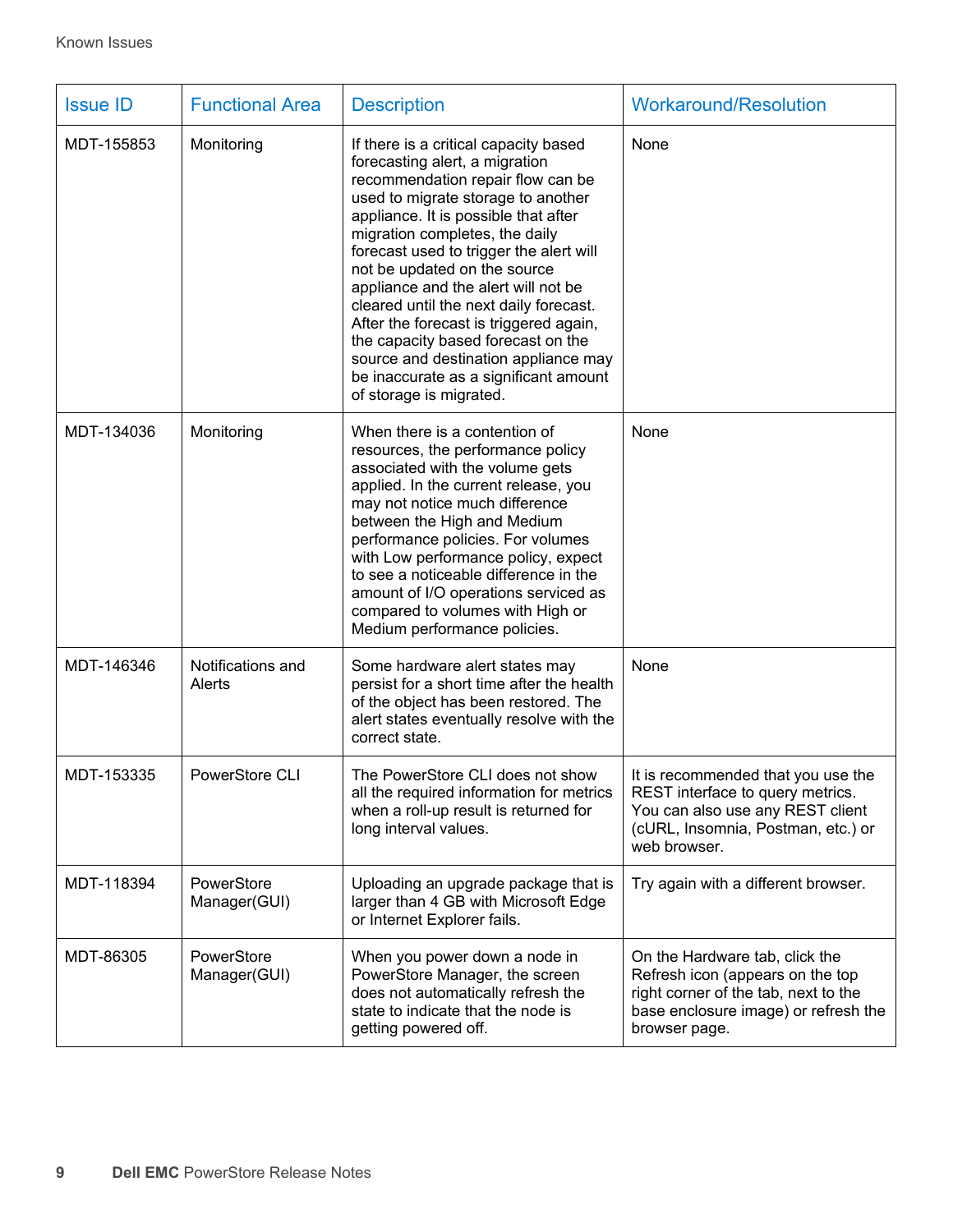| <b>Issue ID</b> | <b>Functional Area</b>               | <b>Description</b>                                                                                                                                                                                                                                                                                                                                                                                                                                                                                                                      | <b>Workaround/Resolution</b>                                                                                                                                                                                                                                                                                                                                           |
|-----------------|--------------------------------------|-----------------------------------------------------------------------------------------------------------------------------------------------------------------------------------------------------------------------------------------------------------------------------------------------------------------------------------------------------------------------------------------------------------------------------------------------------------------------------------------------------------------------------------------|------------------------------------------------------------------------------------------------------------------------------------------------------------------------------------------------------------------------------------------------------------------------------------------------------------------------------------------------------------------------|
| MDT-142069      | PowerStore<br>Manager(GUI)           | There are situations when the system<br>is Out of Space where the UI is<br>unable to update its statistics. This<br>situation will be evident by a red<br>banner on the top of the screen. You<br>may see objects in the UI that are<br>incorrectly displayed as "0<br>MB/GB/TB" due to the inability for the<br>UI to query for system statistics.                                                                                                                                                                                     | None                                                                                                                                                                                                                                                                                                                                                                   |
| MDT-145344      | PowerStore<br>Manager(GUI)           | While performing a Refresh Using<br>Related Volume or Volume Group<br>operation, you might receive an<br>exception error when you select<br>Choose One from the drop-down<br>before you click Refresh. If this<br>occurs, you must restart PowerStore<br>Manager.                                                                                                                                                                                                                                                                       | When refreshing a resource, do not<br>select the "Choose One" entry in the<br>Refresh from Volume/Volume Group<br>drop-down.                                                                                                                                                                                                                                           |
| MDT-130894      | <b>PowerStore REST</b><br><b>API</b> | Two invalid resource_types, FEPort<br>and Initiator, may be returned by the<br>event and alert APIs.                                                                                                                                                                                                                                                                                                                                                                                                                                    | Events or alerts with resource type<br>FEPort or Initiator should ignore the<br>resource_type values.<br>External OpenAPI clients must<br>disable validation for the event and<br>alert APIs with resource_types of<br>FEPort or Initiator.                                                                                                                            |
| MDT-153026      | Security                             | When a drive is inserted into an<br>appliance, it will take time for D@RE<br>to unlock it. Most drives take a few<br>minutes. However, it takes more time<br>for a ColdStream drive to unlock. The<br>time is proportional to the size of the<br>ColdStream drive, for example, 7<br>minutes for 375 G, 15 minutes for 750<br>G, and 27 minutes for 1.5T. If you pull<br>a drive out before it is unlocked, the<br>drive will appear as disconnected.<br>However, the drive will not be<br>automatically removed from the<br>appliance. | If you intend to use the drive, re-<br>insert the drive and let the DARE<br>unlock complete. If you intend to<br>stop using the drive, re-insert the<br>drive, wait for enough time (time to<br>unlock + about 1 minute for other<br>overhead), and then remove the<br>drive. The drive will then become<br>disconnected and automatically<br>removed from the system. |
| MDT-121966      | Storage - File                       | The File system deleted alert is<br>displayed as an active alert in<br>PowerStore T even after the file<br>system has been successfully<br>deleted.                                                                                                                                                                                                                                                                                                                                                                                     | Review the alert details, to confirm<br>the alert is for a file system that has<br>been deleted. Once confirmed,<br>ignore or acknowledge the pending<br>alert.                                                                                                                                                                                                        |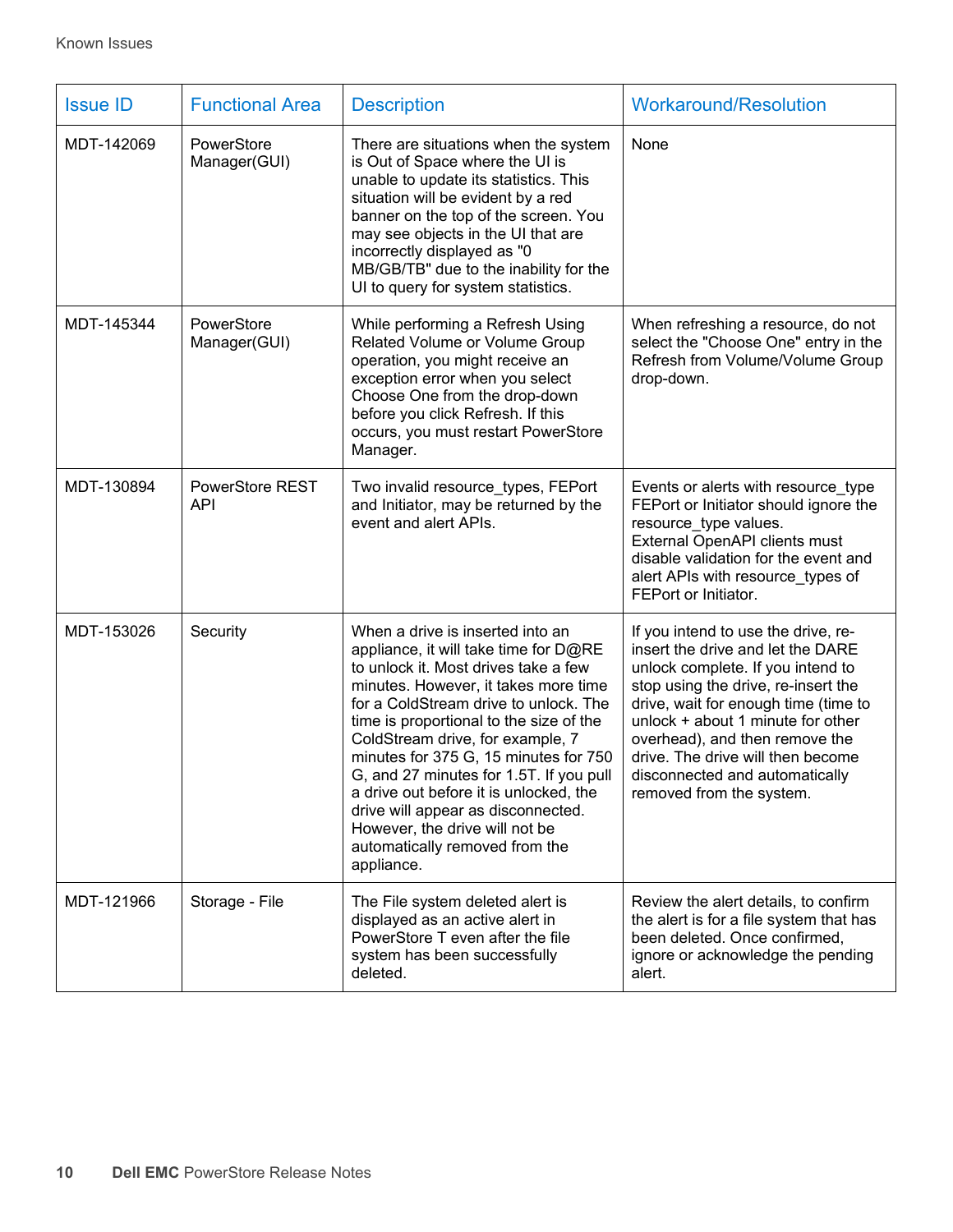| <b>Issue ID</b> | <b>Functional Area</b> | <b>Description</b>                                                                                                                                                                                                                                                                                                           | <b>Workaround/Resolution</b>                                                                                                                                                                                                                |
|-----------------|------------------------|------------------------------------------------------------------------------------------------------------------------------------------------------------------------------------------------------------------------------------------------------------------------------------------------------------------------------|---------------------------------------------------------------------------------------------------------------------------------------------------------------------------------------------------------------------------------------------|
| MDT-121784      | Storage - File         | After a NAS server is successfully<br>deleted, the alerts against the deleted<br>child objects of the NAS server such<br>as DNS servers, file systems, NFS<br>exports, or SMB shares, are not<br>cleared.                                                                                                                    | Review the alert details, to confirm<br>the alert is for a child object of a<br>successfully deleted NAS server.<br>Once confirmed, ignore or<br>acknowledge the pending alert.                                                             |
| MDT-139095      | Storage - File         | While trying to create or delete a<br>snapshot the following error message<br>was returned: "Addition [or deletion]<br>of NFS Export failed due to [The path<br>[path_name] was not found on the<br>system and cannot be exported.]"                                                                                         | Wait for some time, and try the<br>action again.                                                                                                                                                                                            |
| MDT-147688      | Storage - File         | SMB clients cannot connect to a NAS<br>server when the NAS server name is<br>more than 15 characters. This is<br>because by default the SMB server<br>computer name takes the NAS server<br>name.                                                                                                                            | Set the NAS Server name with 15<br>characters or less or set the SMB<br>server's computer name with 15<br>characters or less. To modify the<br>computer name, select all the<br>characters in PowerStore Manager,<br>and type the new name. |
| MDT-147508      | Storage - File         | SMB Server cannot join the Active<br>Directory when the SMB server<br>computer name is more than 15<br>characters and the first 15 characters<br>of the SMB server computer name<br>are the same as another SMB<br>server's computer name.                                                                                   | Use a unique SMB server Netbios<br>name with 15 characters or less.                                                                                                                                                                         |
| MDT-144836      | Storage - File         | If a snapshot expiration is in progress<br>when the NAS Server has stopped<br>due to issues such as Failover,<br>Failback, or the NAS server is being<br>moved to another node, then a "NAS<br>node [nodename] is down," alert is<br>displayed in PowerStore Manager<br>and NAS management operations<br>become unavailable. | Wait for the NAS server to come<br>back up and stabilize and try the<br>operation again.                                                                                                                                                    |
| MDT-110930      | Storage - File         | Access to a snapshot is denied when<br>there is only one snapshot created on<br>the file system, and access to the<br>snapshot is attempted at the time the<br>snapshot is refreshing.                                                                                                                                       | Mount and umount the export on the<br>client.                                                                                                                                                                                               |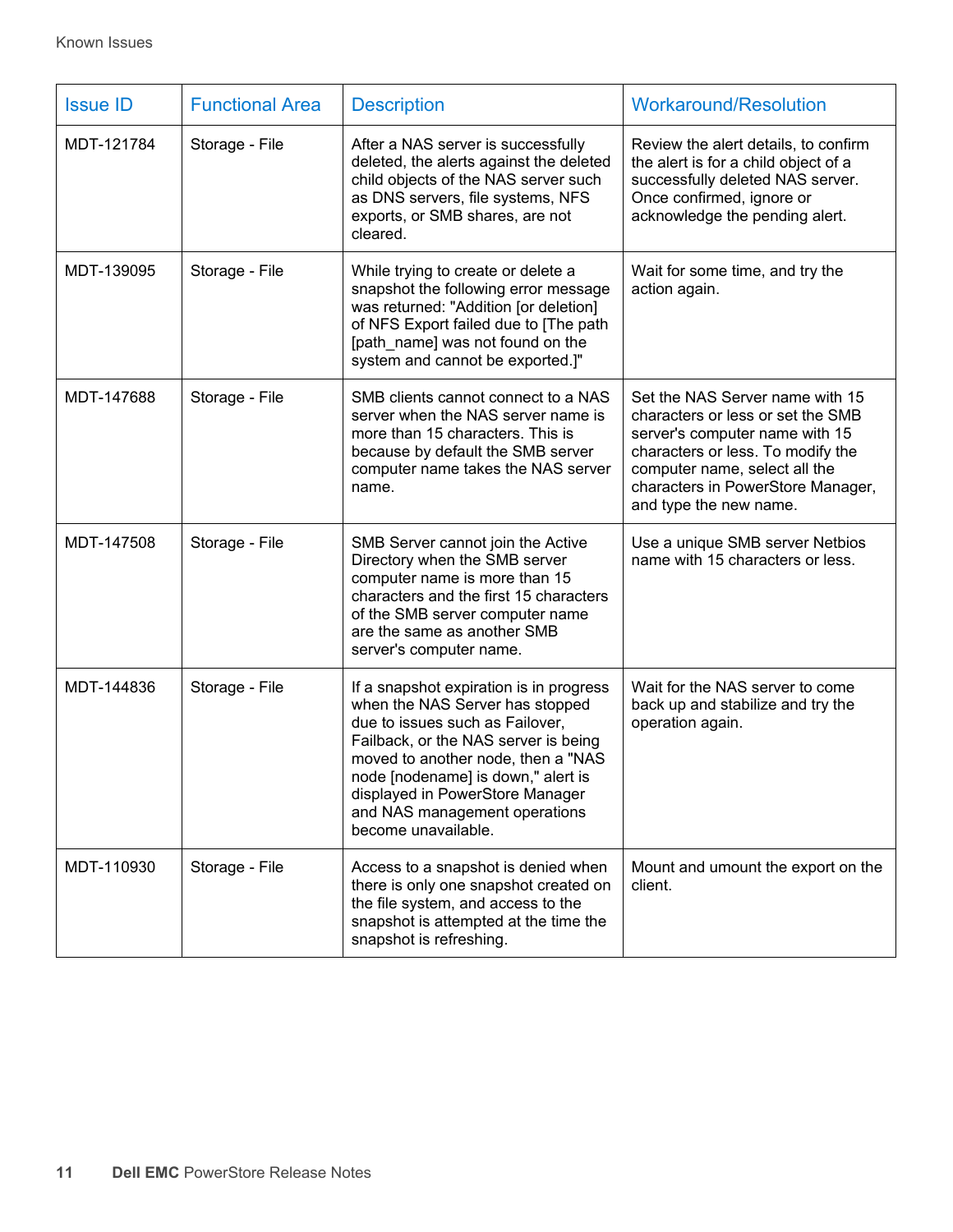| <b>Issue ID</b> | <b>Functional Area</b> | <b>Description</b>                                                                                                                                                                                                                                                                                                        | <b>Workaround/Resolution</b>                                                                                                                                                                                                                                                                                               |
|-----------------|------------------------|---------------------------------------------------------------------------------------------------------------------------------------------------------------------------------------------------------------------------------------------------------------------------------------------------------------------------|----------------------------------------------------------------------------------------------------------------------------------------------------------------------------------------------------------------------------------------------------------------------------------------------------------------------------|
| MDT-142317      | Storage - File         | After configuring and running I/O<br>operations to SMB shares and NFS<br>exports events such as an appliance<br>or NAS server reboot, or a file system<br>unmount or remount may cause some<br>negative values to appear in the<br>saved file system performance<br>statistics exported from PowerStore<br>Manager (GUI). | None                                                                                                                                                                                                                                                                                                                       |
| MDT-118544      | Storage - File         | After a request is sent from the REST<br>API with an incorrect GUID, the error<br>message returned displays the invalid<br>UID:<br>00000000-0000-0000-0000-<br>000000000000.                                                                                                                                              | Ignore the UID in the error message<br>and retry the request with the correct<br>GUID.                                                                                                                                                                                                                                     |
| MDT-146793      | Storage - File         | Uploading configuration files to a NAS<br>server, which were edited in<br>WordPad, does not work as expected.                                                                                                                                                                                                             | Use vim or Notepad to edit<br>configuration files before uploading<br>them to the NAS server.                                                                                                                                                                                                                              |
| MDT-154600      | Storage - File         | The following alert is sent during<br>upgrade "NAS server [server name]<br>fault tolerance is degraded due to<br>NAS upgrade procedure on a peer<br>NAS cluster node." However, once<br>upgrade is complete the alert is not<br>always automatically cleared.                                                             | After upgrade completes,<br>acknowledge the alert to clear it.                                                                                                                                                                                                                                                             |
| MDT-116676      | Storage - File         | The "NAS node <node name=""> is<br/>down," major alert may be seen after<br/>changing the Cluster MTU value.<br/>Changing the MTU value may cause<br/>degradation or disruption in NAS (file)<br/>services.</node>                                                                                                        | Wait for the alert to clear before<br>performing any further NAS (File)<br>operations.                                                                                                                                                                                                                                     |
| MDT-137232      | Storage - File         | Under rare circumstances, NAS<br>services could be disrupted, if the<br>appliance is close to reaching the<br>maximum used data capacity.                                                                                                                                                                                 | Take one of the following actions on<br>the appliance on which the NAS<br>service is installed: add capacity to<br>the appliance (for example, add<br>drives or expansion enclosures),<br>increase free capacity on the system<br>(for example, deleting unused<br>snapshots, volumes), or migrate<br>data off the system. |
| MDT-151302      | Storage - File         | If the network connection is unstable,<br>the DNS may incorrectly be reported<br>as offline. After restarting the NAS<br>server, the health status of DNS is not<br>cleared if the DNS is healthy.                                                                                                                        | Refer to the Dell knowledge base<br>article SLN320669. Contact your<br>service provider, if you need<br>assistance.                                                                                                                                                                                                        |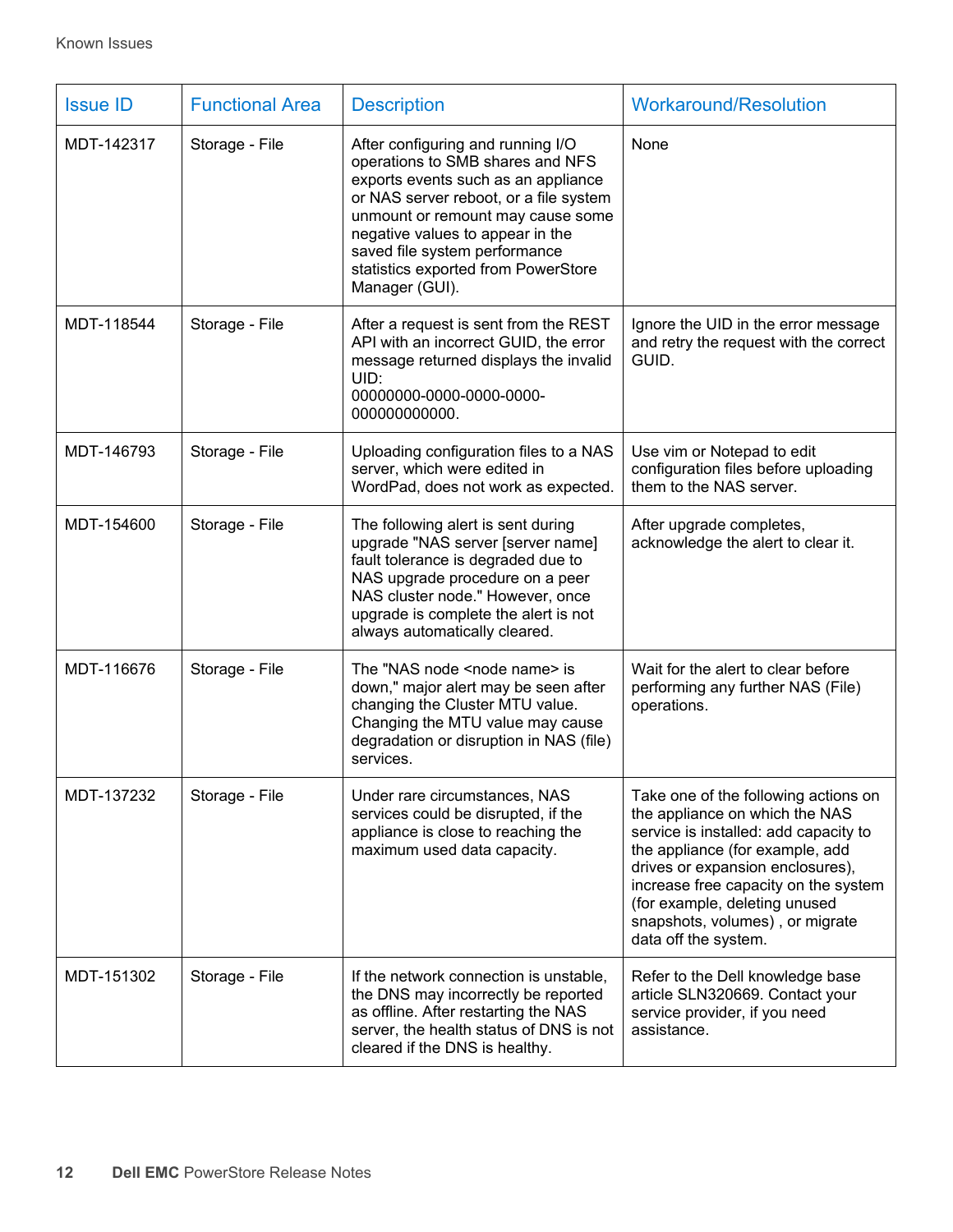| <b>Issue ID</b> | <b>Functional Area</b> | <b>Description</b>                                                                                                                                                                                                                                      | <b>Workaround/Resolution</b>                                                                                                                                                                                                                                                                                                                                                                                                                                                                                                                                       |
|-----------------|------------------------|---------------------------------------------------------------------------------------------------------------------------------------------------------------------------------------------------------------------------------------------------------|--------------------------------------------------------------------------------------------------------------------------------------------------------------------------------------------------------------------------------------------------------------------------------------------------------------------------------------------------------------------------------------------------------------------------------------------------------------------------------------------------------------------------------------------------------------------|
| MDT-149396      | Support                | If an event or issue abruptly interrupts<br>the node while the node, appliance, or<br>cluster is powering off, the node may<br>not complete powering off and a<br>reboot may occur instead.                                                             | Try powering off the node,<br>appliance, or cluster again.                                                                                                                                                                                                                                                                                                                                                                                                                                                                                                         |
| MDT-148608      | SupportAssist          | Attempts to upload Support Materials<br>fail. Support Assist is unable to<br>upload files when there is insufficient<br>free space in the system partition.                                                                                             | Delete old Data Collections to<br>increase the available space in the<br>file system so that Support Assist<br>can make a backup copy of the file<br>for upload.                                                                                                                                                                                                                                                                                                                                                                                                   |
| MDT-153771      | SupportAssist          | Enabling either Direct connect with<br>remote access or Gateway connect<br>with remote access may fail.                                                                                                                                                 | If enabling either higher tier type,<br>Direct connect with remote access or<br>Gateway connect with remote<br>access, fails, wait for the backend<br>issue to clear, then do the following:<br>1. Enable the related lower tier type,<br>Direct connect without remote<br>access or Gateway connect without<br>remote access.<br>2. Disable the related lower tier type.<br>3. Re-enable the higher tier type,<br>Direct connect with remote access or<br>Gateway connect with remote<br>access type.<br>If the issue persists, contact your<br>service provider. |
| MDT-153919      | SupportAssist          | In multi-appliance clusters, data<br>collections taken on a peer appliance<br>may not be automatically uploaded to<br>SupportAssist.                                                                                                                    | A data collection can still be<br>uploaded to SupportAssist from a<br>peer appliance by manually selecting<br>it and uploading it.                                                                                                                                                                                                                                                                                                                                                                                                                                 |
| MDT-109970      | Virtualization         | Unable to create a vVol storage<br>container in PowerStore, after having<br>just deleted a vVol datastore with the<br>same name from vSphere.                                                                                                           | Either create the vVol storage<br>container in PowerStore using a<br>different name or allow some more<br>time before creating the new vVol<br>storage container in PowerStore with<br>the same name that was used in<br>vSphere.                                                                                                                                                                                                                                                                                                                                  |
| MDT-111956      | Virtualization         | In rare case, the automated mounting<br>of a user-created PowerStore vVol<br>storage container on an ESXi host<br>could fail with the following error<br>message displayed in vCenter<br>"Timed-out waiting to get datastore<br>information from host". | Manually mount the vVol storage<br>container from the VMware vSphere<br>GUI or CLI.                                                                                                                                                                                                                                                                                                                                                                                                                                                                                |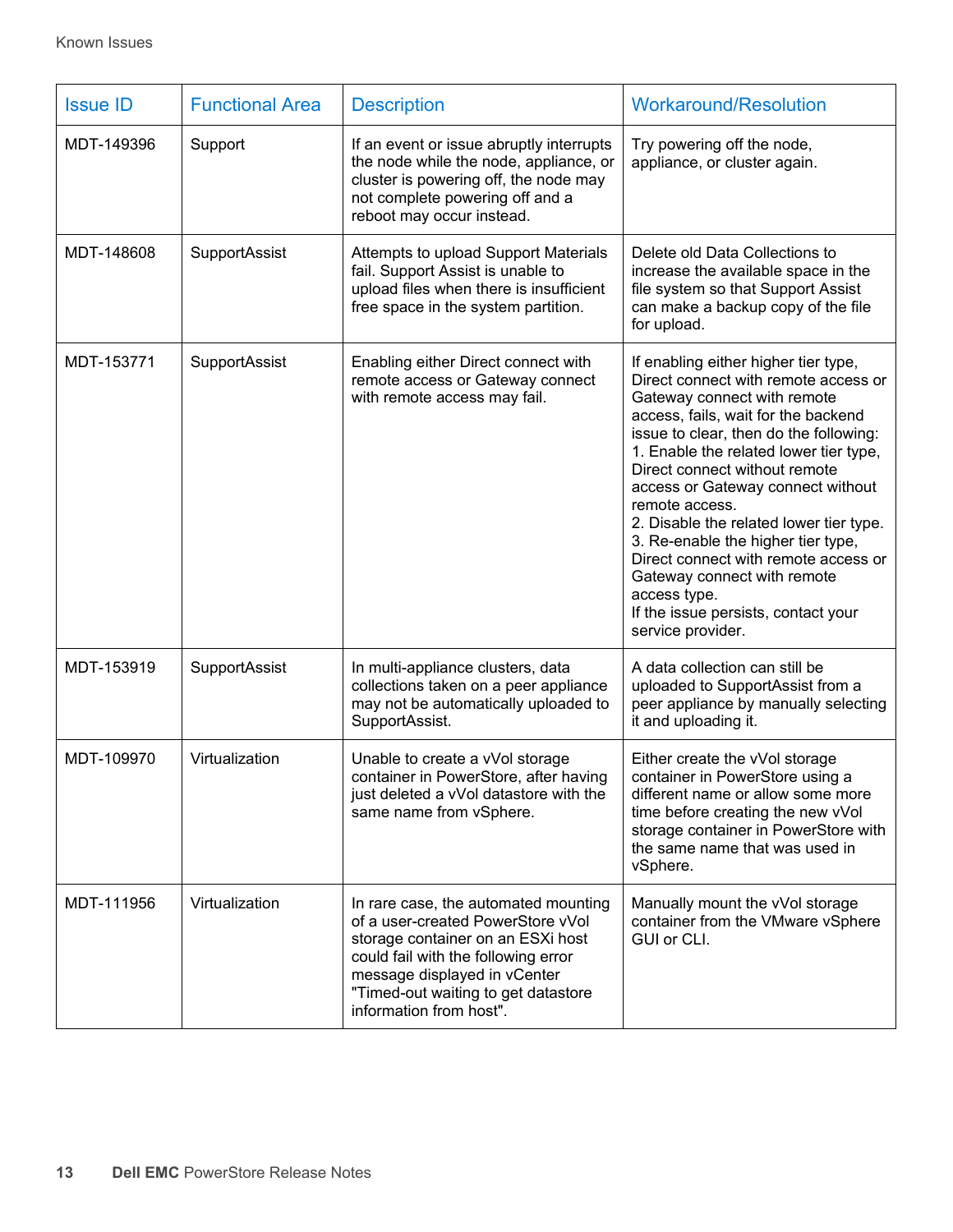| <b>Issue ID</b> | <b>Functional Area</b> | <b>Description</b>                                                                                                                                                                                                                                                                                                                                                                                                                                                                                                                                                                   | <b>Workaround/Resolution</b>                                                                                                                                                                                                                                                                                                          |
|-----------------|------------------------|--------------------------------------------------------------------------------------------------------------------------------------------------------------------------------------------------------------------------------------------------------------------------------------------------------------------------------------------------------------------------------------------------------------------------------------------------------------------------------------------------------------------------------------------------------------------------------------|---------------------------------------------------------------------------------------------------------------------------------------------------------------------------------------------------------------------------------------------------------------------------------------------------------------------------------------|
| MDT-156507      | Virtualization         | In high scale VMware vSphere<br>environments, where the ESXi hosts<br>and vCenter server are highly loaded<br>(for example, simultaneous powering<br>on a large number of VMs), heartbeat<br>messages sent by the ESXi hosts to<br>the vCenter server may not be<br>delivered in time. When the heartbeat<br>is not received in the 60-second<br>timeout interval, the host is<br>considered as not responding, and<br>the host is marked as disconnected.<br>This may result in the vSphere High<br>Availability (HA) to trigger VM<br>migrations to other hosts in the<br>cluster. | In vCenter server, increase the<br>heartbeat timeout interval to 120<br>seconds. See VMware Knowledge<br>Base article 1005757. In case some<br>VMs appear as invalid or orphaned<br>as a result of the ESXi host<br>disconnect, see the VMware<br>Knowledge Base article 1003742 for<br>instructions on recovering the VMs.           |
| MDT-146763      | Virtualization         | During a vMotion process, some<br>vVols are deleted. If the VASA<br>provider becomes unavailable during<br>a storage vMotion operation, the<br>deletion of the vVols fails. These<br>vVols are left orphaned and may<br>appear as duplicates.                                                                                                                                                                                                                                                                                                                                        | Delete the orphaned vVols using<br>PowerStore CLI or REST API.                                                                                                                                                                                                                                                                        |
| MDT-151804      | Virtualization         |                                                                                                                                                                                                                                                                                                                                                                                                                                                                                                                                                                                      | Refer to the Dell knowledge base<br>article SLN320477: "Best practices<br>for VMFS datastores - for Bootstorm<br>or Failover with VMware SRM" for<br>additional details.                                                                                                                                                              |
| MDT-152993      | Virtualization         | A periodic, automatic cleanup process<br>on vSphere that is performed<br>randomly (every few days) deletes<br>empty config vVols (directories).<br>However, this process also deletes<br>the ISOs folder that is pre-created by<br>Trident in case you have not placed<br>any ISO images into the folder.                                                                                                                                                                                                                                                                            | Recreate the ISOs folder using the<br>following PowerStore CLI command:<br>pstcli-service storage_container-id<br><id create="" folder="" the="" to="" where=""><br/>create_directory -size 100G -name<br/><b>ISOs</b><br/>By default PowerStore creates a 500<br/>GB folder, but you can specify<br/>another size if necessary.</id> |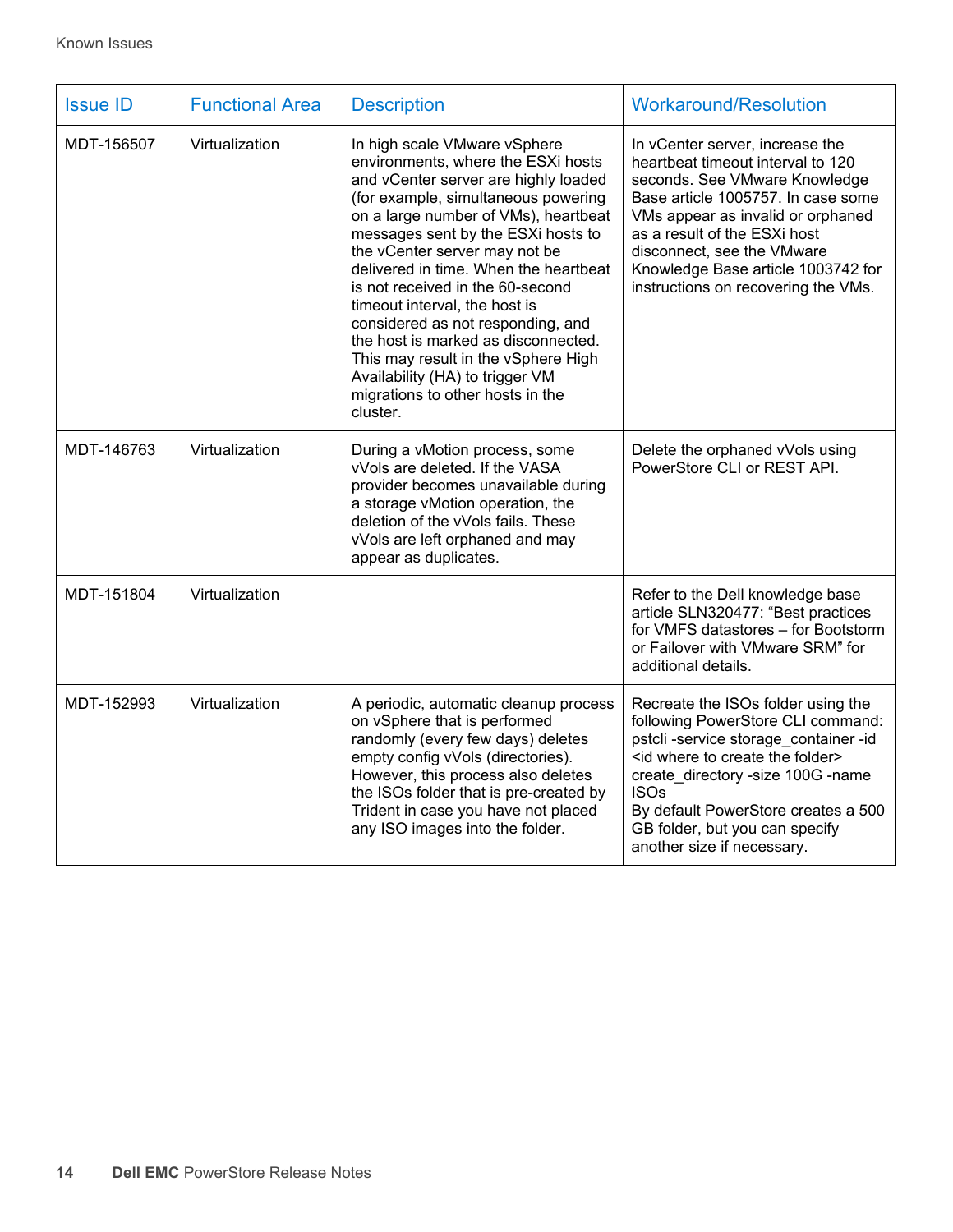| <b>Issue ID</b> | <b>Functional Area</b> | <b>Description</b>                                                                                                                                                                                                                                                                                                                                                                                                                                                                                                                                                                                                                                                                                                                                                                                                                                                                                                                                                                                                  | <b>Workaround/Resolution</b>                                                                                                           |
|-----------------|------------------------|---------------------------------------------------------------------------------------------------------------------------------------------------------------------------------------------------------------------------------------------------------------------------------------------------------------------------------------------------------------------------------------------------------------------------------------------------------------------------------------------------------------------------------------------------------------------------------------------------------------------------------------------------------------------------------------------------------------------------------------------------------------------------------------------------------------------------------------------------------------------------------------------------------------------------------------------------------------------------------------------------------------------|----------------------------------------------------------------------------------------------------------------------------------------|
| MDT-119414      | Virtualization         | Deploying a VM fails, and checking<br>the vvold.log vCenter log file reveals<br>the following messages:<br>2019-11-15T05:24:35.161Z info<br>vvold[2112740] [Originator@6876<br>sub=Default]<br>VVolAbandonedObjectScan::Process<br>Namespace examining namespace<br>/vmfs/volumes/ <storage-container-<br>identifier&gt;/<vvol-identifier><br/>and<br/>2019-11-15T05:24:35.318Z warning<br/>vvold[2112740] [Originator@6876<br/>sub=Libs] 2112740: VVOLLIB :<br/>VVolLib_OpenObjectTrackingFile:113<br/>48: VVolLib_OpenObjectTrackingFile:<br/>Failed to open object tracking file<br/>/vmfs/volumes/<storage-container-<br>identifier&gt;/<vvol-identifier><br/>/.vvolObjList with error 6<br/>where <storage-container-identifier><br/>is the UUID of the storage container<br/>and <vvol-identifier> is the<br/>alphanumeric identifier of the config-<br/>vVol of the VM.</vvol-identifier></storage-container-identifier></vvol-identifier></storage-container-<br></vvol-identifier></storage-container-<br> | Try to deploy the VM again. For<br>more information, see the Dell<br>knowledge base article SLN320647.                                 |
| MDT-146912      | Virtualization         | In PowerStore X model, when both<br>ESXi hosts of the appliance are<br>rebooted simultaneously (for<br>example, due to a power failure),<br>ESXi iSCSI parameters (path<br>selection policy, Round Robin IOPS<br>limit, number of outstanding IOs with<br>competing worlds) of one or both<br>nodes may be reset to the default<br>ESXi values. This may affect IO<br>performance.                                                                                                                                                                                                                                                                                                                                                                                                                                                                                                                                                                                                                                  | Refer to the Dell knowledge base<br>article SLN320780 for more<br>information on resetting the values of<br>the ESXi iSCSI parameters. |

Refer to the PowerStore product support pages (https:/[/www.dell.com/support\)](http://www.dell.com/support) for detailed user documentation.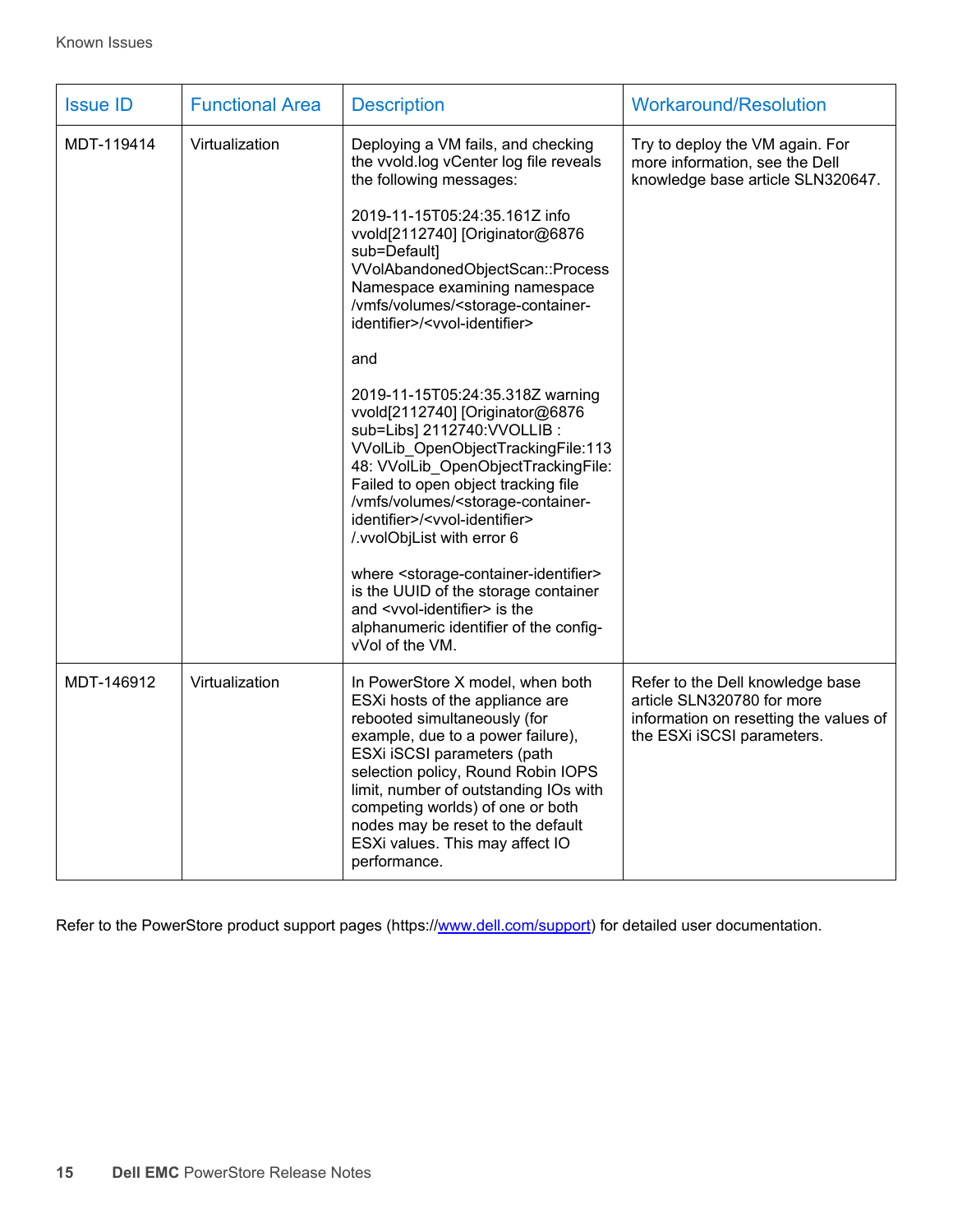### <span id="page-15-0"></span>**Limitations**

The following limitations exist in this release.

#### <span id="page-15-1"></span>PowerStore T and PowerStore X model limitations

The following limitations exist in PowerStore T and PowerStore X deployment models.

| <b>Functional Area</b>                                | <b>Description</b>                                                                                                                                                                                                                                                                                                                                                                                                                                                                                                                                                                                                                                                                                                                                                                          |
|-------------------------------------------------------|---------------------------------------------------------------------------------------------------------------------------------------------------------------------------------------------------------------------------------------------------------------------------------------------------------------------------------------------------------------------------------------------------------------------------------------------------------------------------------------------------------------------------------------------------------------------------------------------------------------------------------------------------------------------------------------------------------------------------------------------------------------------------------------------|
| Importing external storage<br>to PowerStore           | A maximum of 16 import sessions is supported in the Ready-For-Cutover state<br>during an import. In some cases, when several dozen import operations are run<br>back-to-back, intermittent failures of alternate import sessions may occur. If this<br>occurs, do the following:<br>1. Remove the remote system and then add it again.<br>2. Run fewer set of imports (16 or less) at a time. It is recommended to start all<br>these import sessions with automatic cutover turned off.<br>3. Once all imports have reached the Ready-For-Cutover state, do a manual<br>cutover.<br>4. After one set of imports is completed, run the next set of imports after a<br>delay of 10 minutes. This delay allows enough time for the system to<br>cleanup any connections to the source system. |
| PowerStore Management<br>access                       | There are some management functions which might be not available through the<br>appliance IP address. This is a known issue and we recommend using only the<br>cluster management IP address for managing the cluster.                                                                                                                                                                                                                                                                                                                                                                                                                                                                                                                                                                      |
| PowerStore scalability<br>limits                      | The PowerStore Simple Support Matrix lists the scalability limitations in PowerStore<br>models. The PowerStore Simple Support Matrix is available from the Dell E-Lab<br>Navigator at: https://elabnavigator.emc.com/eln/elnhome                                                                                                                                                                                                                                                                                                                                                                                                                                                                                                                                                            |
| <b>SCSI Persistent</b><br><b>Reservations Support</b> | SCSI-2 clusters are not supported. Only the following SCSI-3 persistent reservation<br>(PR) clusters are supported:<br>SCSI-3 PR is supported for single appliance PowerStore clusters, both for<br>PowerStore T model and PowerStore X model appliance types.<br>In a PowerStore T model cluster with more than one appliance, SCSI-3 PR<br>is supported. However, internal migration of vVols between appliances in a<br>cluster is only supported for vVols without SCSI-3 PR when you are running<br>VMware vSphere 6.7 P02 or later. Support for internal migration of vVols<br>with SCSI-3 PR may be available in a future VMware vSphere release.<br>Note: In this release, a PowerStore X model cluster can contain only one appliance.                                             |
| SupportAssist                                         | SupportAssist cannot be enabled on PowerStore models configured with IPv6 for the<br>management network. SupportAssist is not supported over IPv6.                                                                                                                                                                                                                                                                                                                                                                                                                                                                                                                                                                                                                                          |